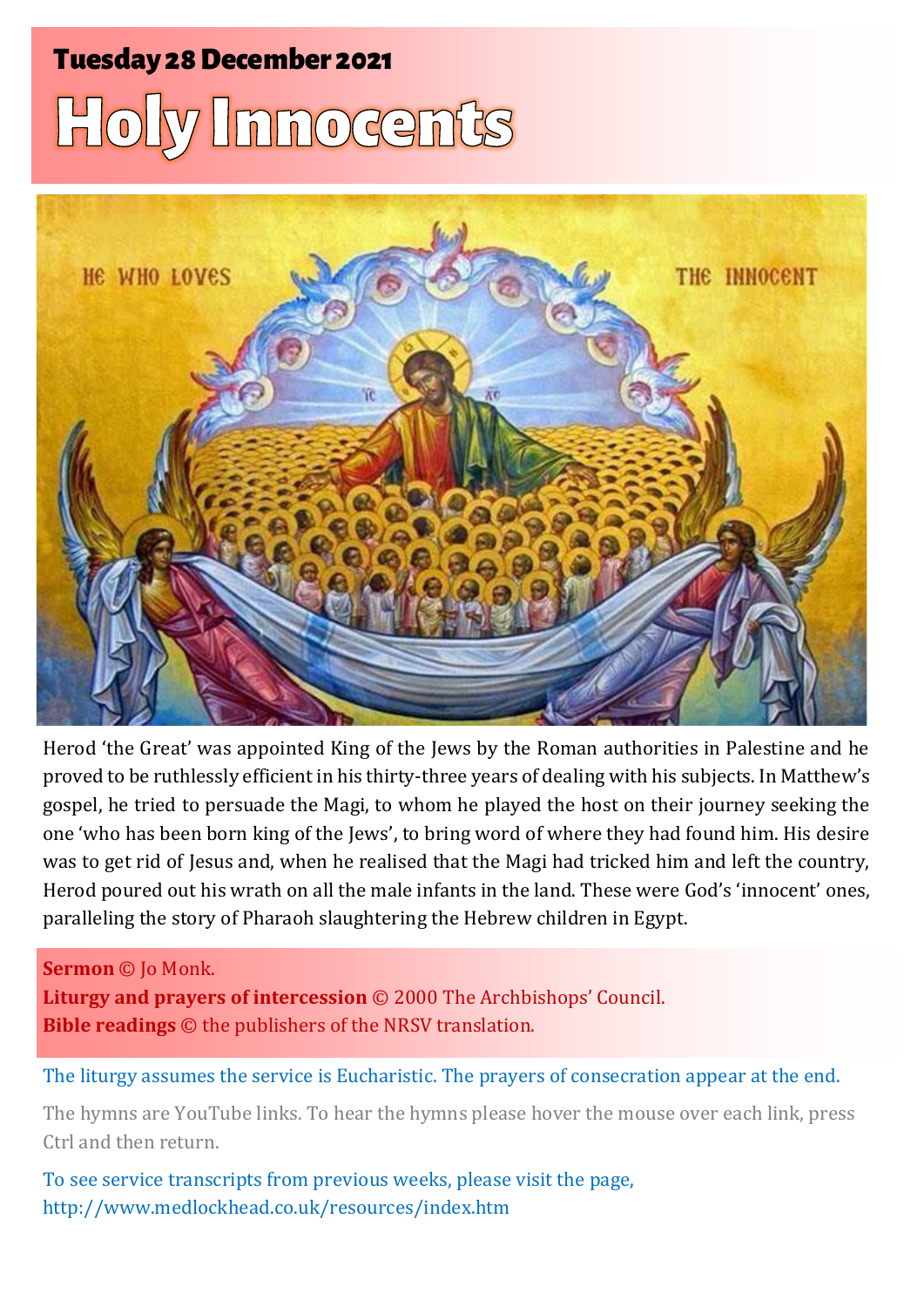#### **Introduction and welcome**

HYMN 1 **[Ve\\*\\*s](https://www.youtube.com/watch?v=WmxXwAgkhWQ)** (please click on this link to hear the hymn)

#### **The Welcome**

In the name of the Father, and of the Son, and of the Holy Spirit

All **Amen.**

The Lord be with you

All **And also with you.**

#### **The Preparation**

- All **Almighty God,**
	- **to whom all hearts are open, all desires known, and from whom no secrets are hidden: cleanse the thoughts of our hearts by the inspiration of your Holy Spirit, that we may perfectly love you, and worthily magnify your holy name; through Christ our Lord. Amen.**

Our Lord Jesus Christ said: The first commandment is this: 'Hear, O Israel, the Lord our God is the only Lord. You shall love the Lord your God with all your heart, with all your soul, with all your mind, and with all your strength.'

And the second is this: 'Love your neighbour as yourself.' There is no other commandment greater than these. On these two commandments hang all the law and the prophets.

#### All **Amen. Lord, have mercy.**

On this day when we recall the murder of innocent lives, let us stand before our just and holy God, and remembering the violence and injustice of our world, confess our sins in penitence and faith.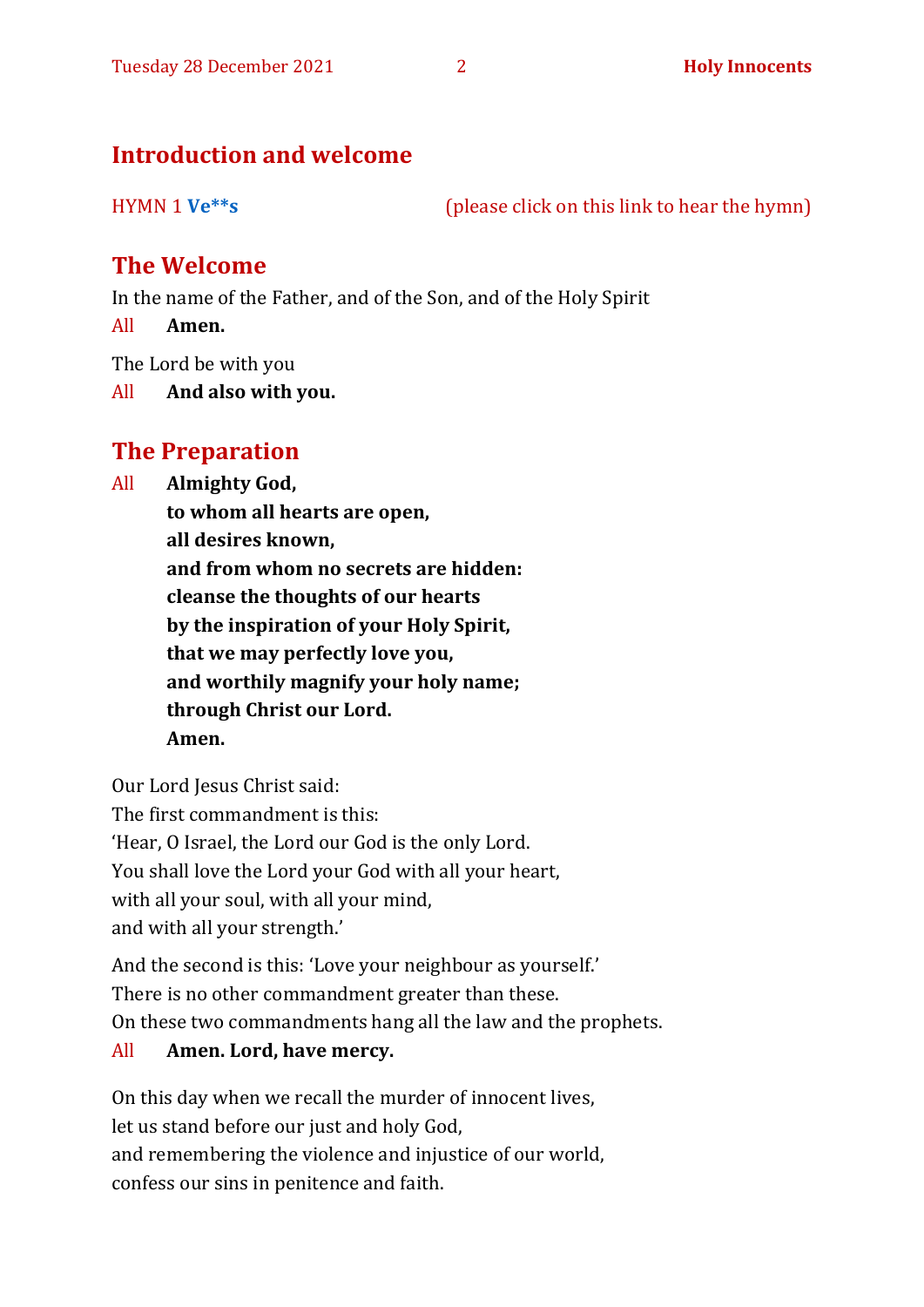All **Almighty God, our heavenly Father, we have sinned against you and against our neighbour in thought and word and deed, through negligence, through weakness, through our own deliberate fault. We are truly sorry and repent of all our sins. For the sake of your Son Jesus Christ, who died for us, forgive us all that is past and grant that we may serve you in newness of life to the glory of your name. Amen.**

Almighty God,

who forgives all who truly repent, have mercy upon you, pardon and deliver you from all your sins, confirm and strengthen you in all goodness, and keep you in life eternal; through Jesus Christ our Lord. All **Amen.**

### **The Gloria**

This Gloria is sung to the tune of 'Cwm Rhondda'. Click **[here](about:blank)** for the tune.

All **Glory be to God in Heaven, Songs of joy and peace we bring, Thankful hearts and voices raising, To creation's Lord we sing. Lord we thank you, Lord we praise you, Glory be to God our King: Glory be to God our King. Lamb of God, who on our shoulders, Bore the load of this world's sin; Only Son of God the Father, You have brought us peace within. Lord, have mercy, Christ have mercy,**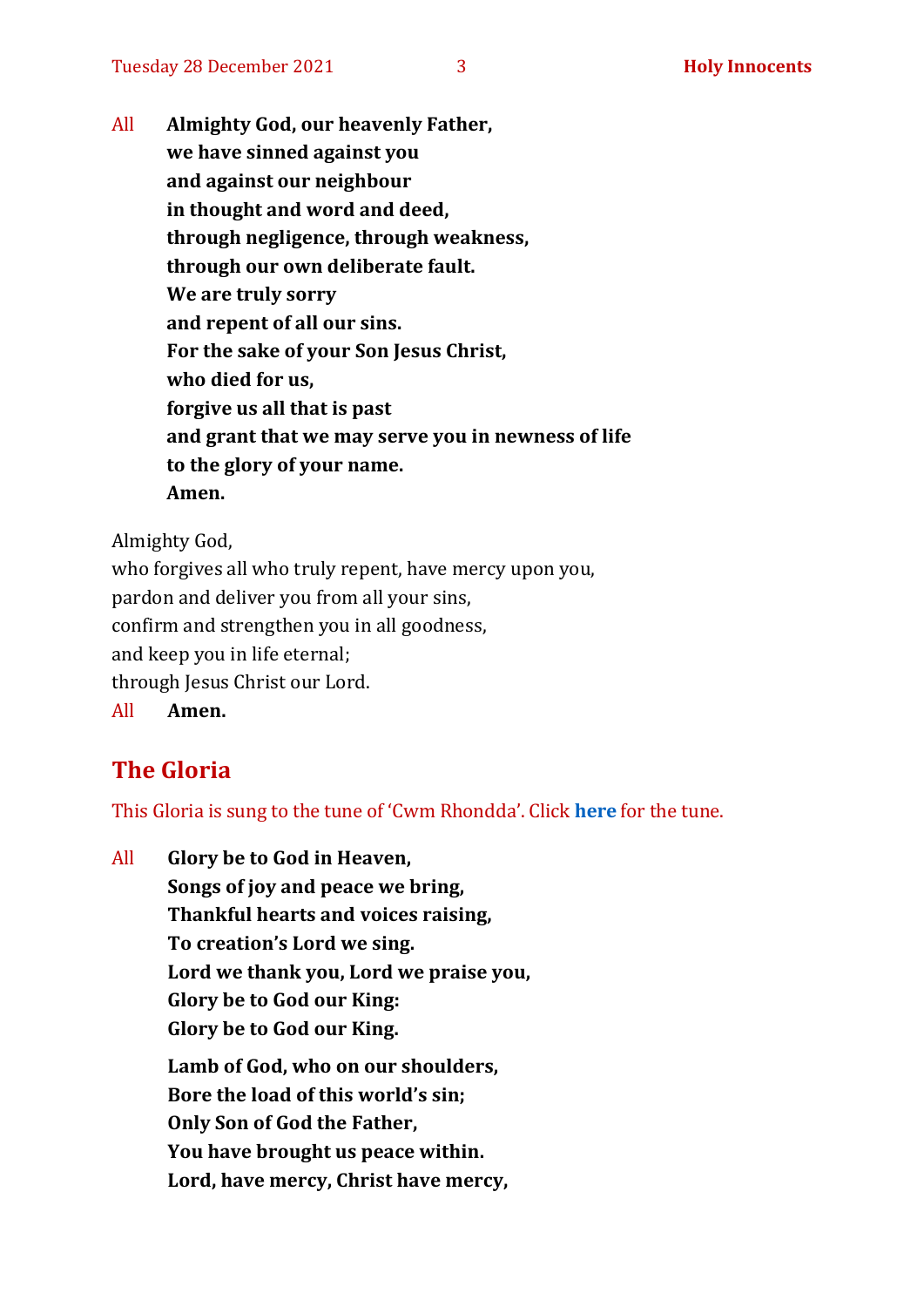**Now your glorious reign begin: Now your glorious reign begin.**

**You O Son of God are Holy, You we praise with one accord. None in heav'n or earth is like you, Only you are Christ the Lord. With the Father and the Spirit, Ever worshipped and adored: Ever worshipped and adored.**

#### **The Collect for the Holy Innocents**

Heavenly Father, whose children suffered at the hands of Herod, though they had done no wrong: by the suffering of your Son and by the innocence of our lives frustrate all evil designs and establish your reign of justice and peace; through Jesus Christ your Son our Lord, who is alive and reigns with you, in the unity of the Holy Spirit, one God, now and for ever. All **Amen.**

#### **First reading**

A reading from the book of the Prophet Jeremiah

Thus says the Lord: A voice is heard in Ramah, lamentation and bitter weeping. Rachel is weeping for her children; she refuses to be comforted for her children, because they are no more. Thus says the Lord: Keep your voice from weeping, and your eyes from tears; for there is a reward for your work, says the Lord: they shall come back from the land of the enemy; there is hope for your future, says the Lord: your children shall come back to their own country. *Jeremiah 31:15–17*

This is the Word of the Lord

All **Thanks be to God.**

#### **Second reading**

A reading from St Paul's First Letter to the Corinthians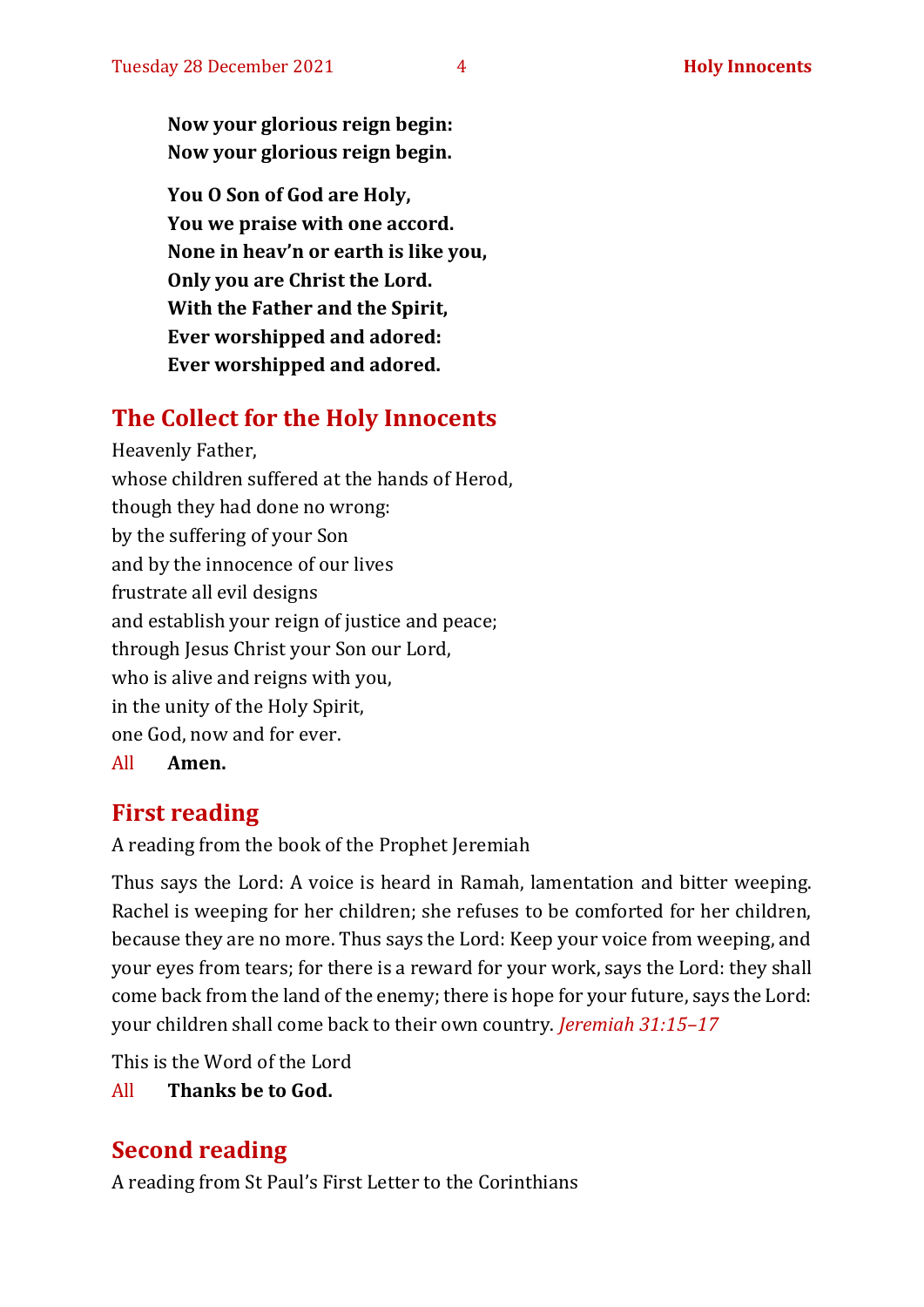Consider your own call, brothers and sisters: not many of you were wise by human standards, not many were powerful, not many were of noble birth. But God chose what is foolish in the world to shame the wise; God chose what is weak in the world to shame the strong; God chose what is low and despised in the world, things that are not, to reduce to nothing things that are, so that no one might boast in the presence of God. *1 Corinthians 1:26–29*

This is the Word of the Lord

All **Thanks be to God.**

HYMN 2 **[How\\*\\* s](https://www.youtube.com/watch?v=e9FG12eTSbI)** (click on this link to hear the hymn)

#### **Gospel reading**

Alleluia, alleluia. Never despise these little ones; their guardian angels in heaven look continuously on the face of my heavenly Father.

All **Alleluia.**

Hear the Gospel of our Lord Jesus Christ according to Matthew

#### All **Glory to you O Lord.**

Now after the wise men had left, an angel of the Lord appeared to Joseph in a dream and said, 'Get up, take the child and his mother, and flee to Egypt, and remain there until I tell you; for Herod is about to search for the child, to destroy him.' Then Joseph got up, took the child and his mother by night, and went to Egypt, and remained there until the death of Herod. This was to fulfil what had been spoken by the Lord through the prophet, 'Out of Egypt I have called my son.'

When Herod saw that he had been tricked by the wise men, he was infuriated, and he sent and killed all the children in and around Bethlehem who were two years old or under, according to the time that he had learned from the wise men. Then was fulfilled what had been spoken through the prophet Jeremiah: 'A voice was heard in Ramah, wailing and loud lamentation, Rachel weeping for her children; she refused to be consoled, because they are no more.' *Matthew 2:13–18*

This is the Gospel of the Lord

All **Praise to you O Christ.**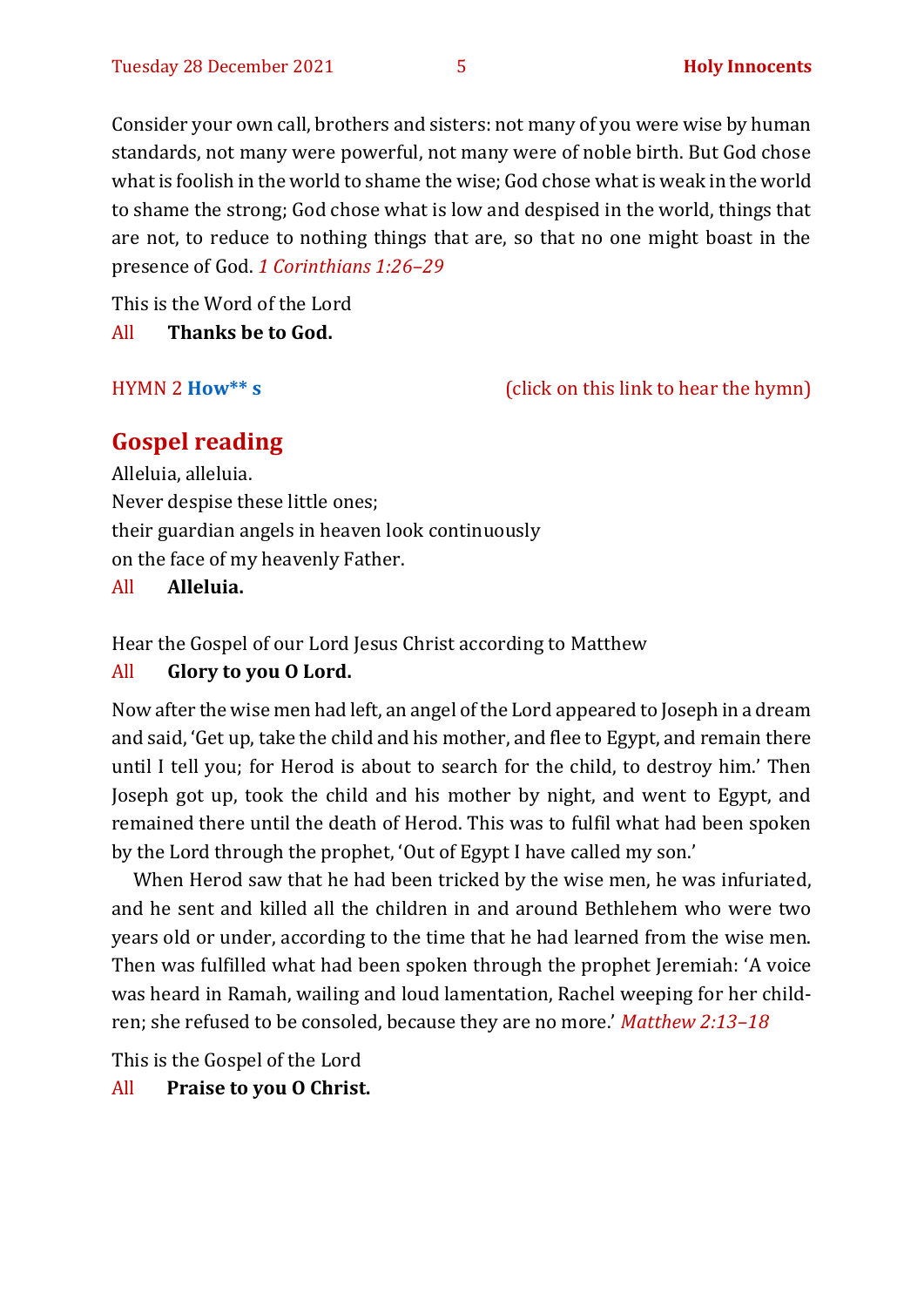#### **Sermon**

Who's that knocking on the window, Who's that standing at the door, What are all those presents Lying on the kitchen floor? Who is the smiling stranger With hair as white as gin, What is he doing with the children And who could have let him in? Why has he rubies on his fingers, A cold, cold crown on his head, Why, when he caws his carol, Does the salty snow run red? Why does he ferry my fireside As a spider on a thread, His fingers made of fuses And his tongue of gingerbread? Why does the world before him Melt in a million suns, Why do his yellow, yearning eyes Burn like saffron buns? Watch where he comes walking Out of the Christmas flame, Dancing, double-talking:

Herod is his name. *Innocent's Song* by Charles Causley

Like the punchline in this chilling poem by Charles Causley, the Feast of Holy Innocents comes as a shock after the Christmas celebrations. From the joy of Jesus' birth, the angels and the star, we are plunged into a world of horror.

King Herod perceives a threat to his power and reacts with ruthless and brutal violence: he orders the murder of thousands of children under the age of two in the hope of ensuring the death of the 'rival' new-born king.

Mass infanticide as a way of preventing future opposition was not a new idea. We see Pharoah ordering the killing of the Hebrew children in Exodus because he perceives the number of children his slaves are bearing as a threat (Exodus 1). The author of Exodus even suggests that God used this strategy in the story of the death of the Egyptian first-born (Exodus 11). At the time Exodus was written, people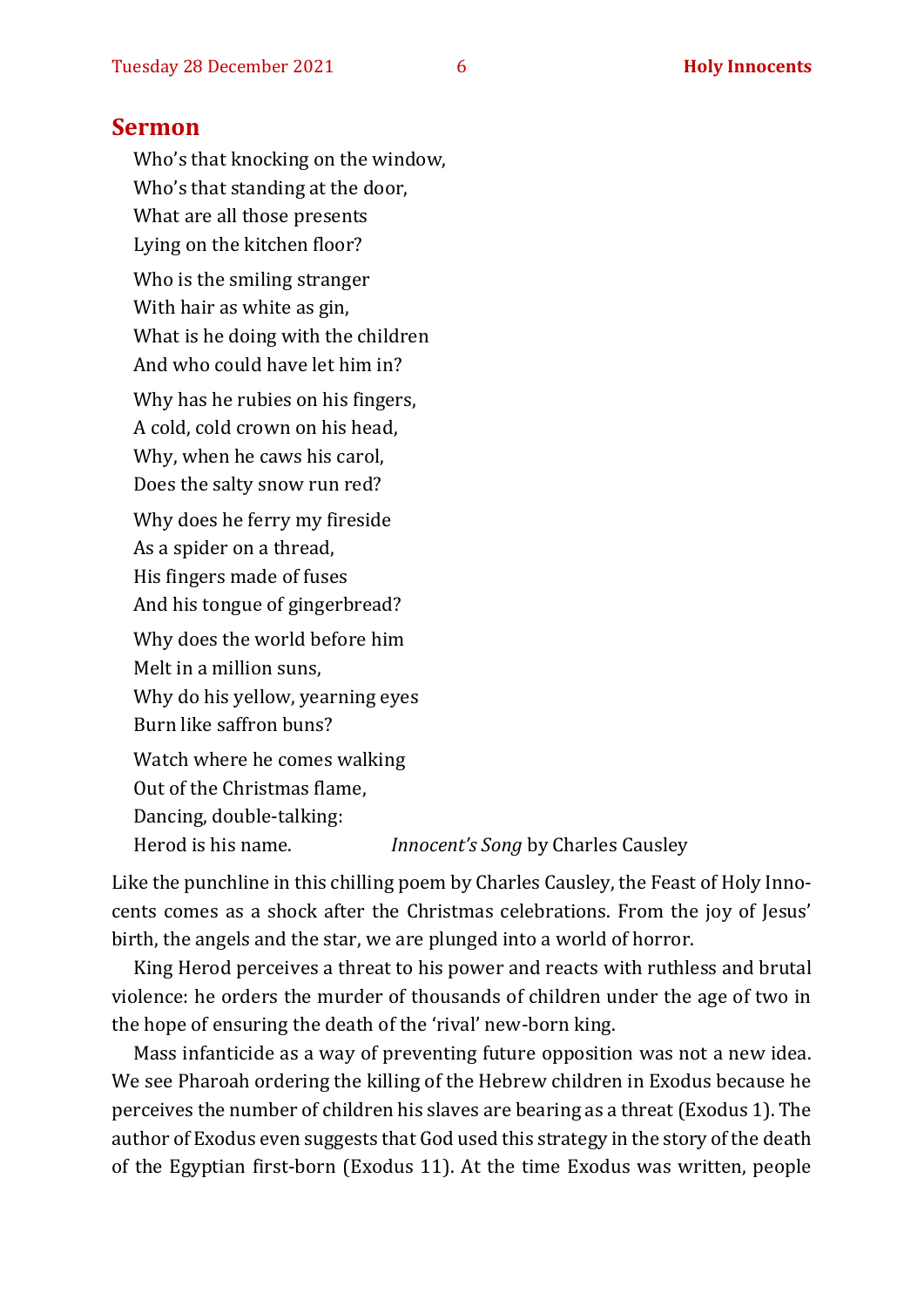believed gods behaved very much like human rulers, protecting their own chosen people and annihilating those who threatened them just like the kings of the countries around them.

Of course, as Christians, we no longer believe this. The New Testament shows us that God was never that kind of implacable, vengeful deity. In Jesus, God shows us that His idea of power, and how power should be exercised, is very different.

Jesus came to earth as a child in a moderately poor family. As he grew up, he discovered that he had great power. But it was the power to love, to heal and to live in truth; not the power to oppress others.

The world hasn't changed that much since Jesus lived on earth. Powerful people continue to oppress the poor, to create systems that favour those who are already rich and powerful—and even, horrifically, to commit ethnic cleansing and genocide.

If we follow Jesus, our understanding of power has to change. Whatever power we have, it is given to us so that we can love God and our neighbour. It is given to us so that we can share the resources we enjoy. It is given to us so that we can protect the beautiful world God created and of which we are to be responsible stewards.

Of course, none of us will ever order the murder of thousands of children. Most of us would never willingly harm a single hair on a child's head.

But whenever we use the power we have to get our own way, or to shore up our own position, we are still sinning. We are thinking in the way that ultimately led Herod to order the massacre of the innocents; the kind of thinking that leads world rulers today to disregard the welfare of their people. We may be acting on a smaller scale, but the underlying priority, 'I'm the most important', 'I must get what I want', is the same.

As we reflect on the tragedy of the Holy Innocents, let's commit ourselves afresh to justice and integrity in the use of whatever power we have. In the name of Jesus. Amen.

#### **The Creed**

Do you believe and trust in God the Father, the source of all being and life, the one for whom we exist? All **We believe and trust in him.**

Do you believe and trust in God the Son, who took our human nature,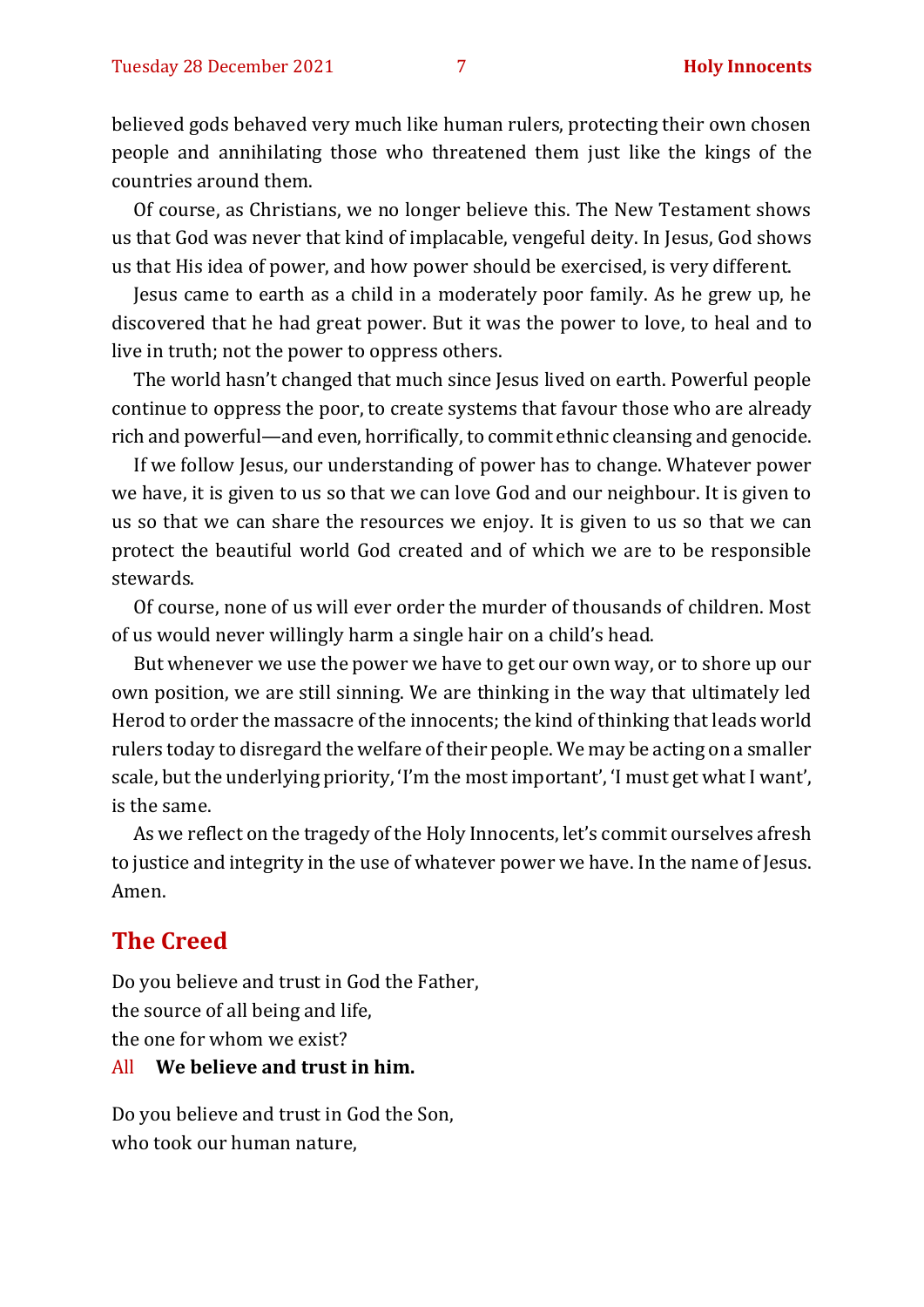died for us and rose again?

#### All **We believe and trust in him.**

Do you believe and trust in God the Holy Spirit, who gives life to the people of God and makes Christ known in the world?

#### All **We believe and trust in him.**

This is the faith of the Church.

All **This is our faith. We believe and trust in one God, Father, Son and Holy Spirit. Amen.**

#### **Prayers of intercession**

In peace let us pray to the God of love.

Righteous God, your Son our Saviour Jesus Christ dwelt among us and shared our grief and our pain. We pray for the children of our world, that they may grow up knowing love and security.

#### *Silence is kept*

We pray for all children who suffer physical or mental abuse.

#### *Silence is kept*

We pray for all communities in our world who live with the memories of massacre and gross cruelty.

#### *Silence is kept*

We pray for all who are corrupted by power and who regard human life as cheap.

#### *Silence is kept*

We pray for parents who have suffered the death of a child.

#### *Silence is kept*

We pray for parents and guardians, that they may be given grace to care for the children entrusted to them.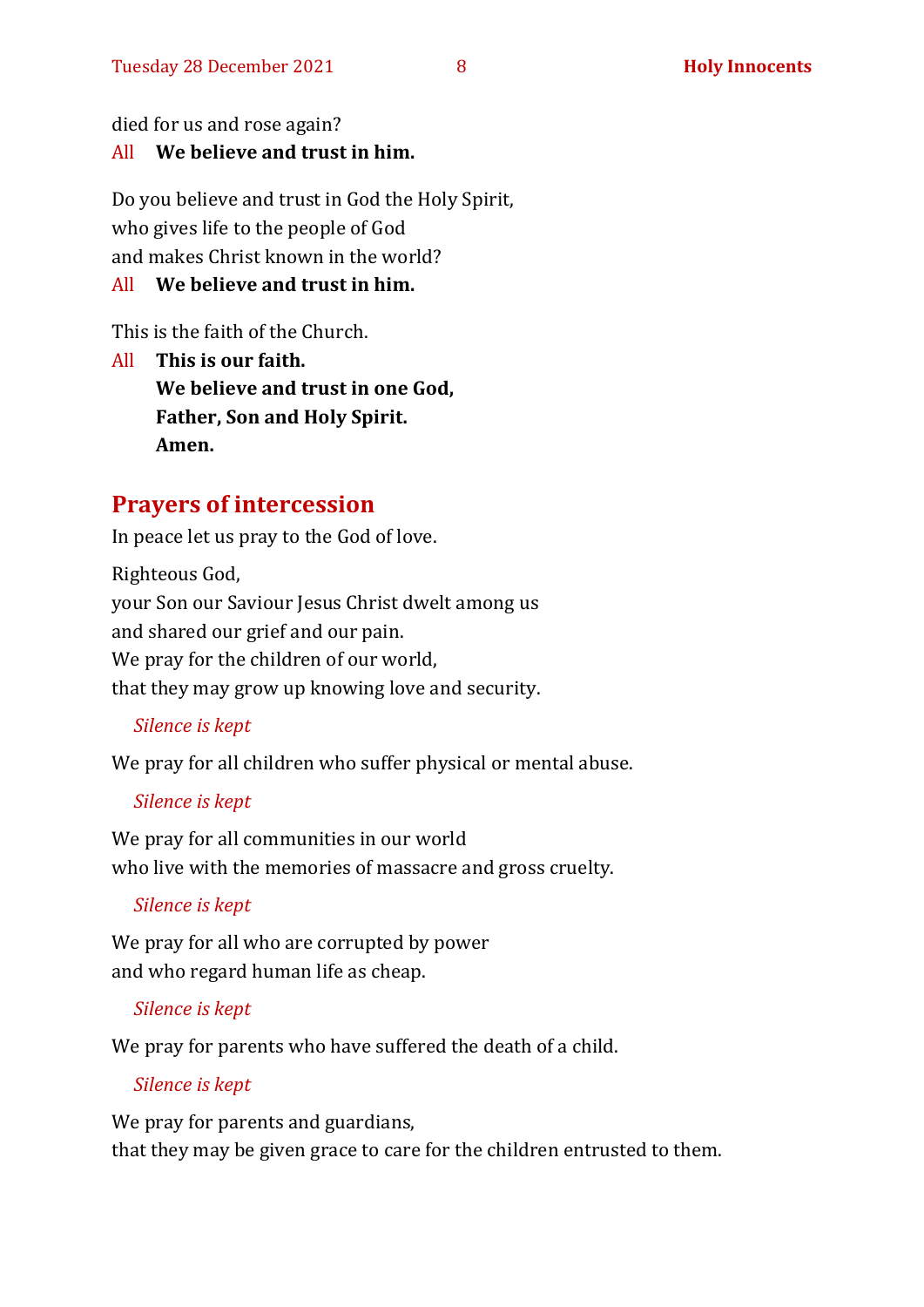#### *Silence is kept*

As we celebrate the coming of the Christ-child, we rejoice in the fellowship of the Holy Innocents and commit the children of this community, our nation and our world to you, our righteous God.

Merciful Father,

All **accept these prayers for the sake of your Son, our Saviour Jesus Christ. Amen.**

#### **The peace**

'I will comfort you,' says the Lord, 'as a mother comforts her child, and you shall be comforted.'

The peace of the Lord be always with you,

All **And also with you.**

HYMN 3 **[O\\*\\*](https://www.youtube.com/watch?v=hv72Q23lIp0)** (please click on this link to hear the hymn)

The liturgy of the Communion Service appears below

## The Dismissal

God, who gives life to the dead and comfort to the desolate, sustain you, keep you and console you, and the blessing of God almighty, the Father, the Son, and the Holy Spirit, be among you and remain with you always. All **Amen.**

HYMN 4 **[C\\*\\*](https://www.youtube.com/watch?v=fIvKDgktutI)** (please click on this link to hear the hymn)

Go in peace to love and serve the Lord.

All **In the name of Christ. Amen.**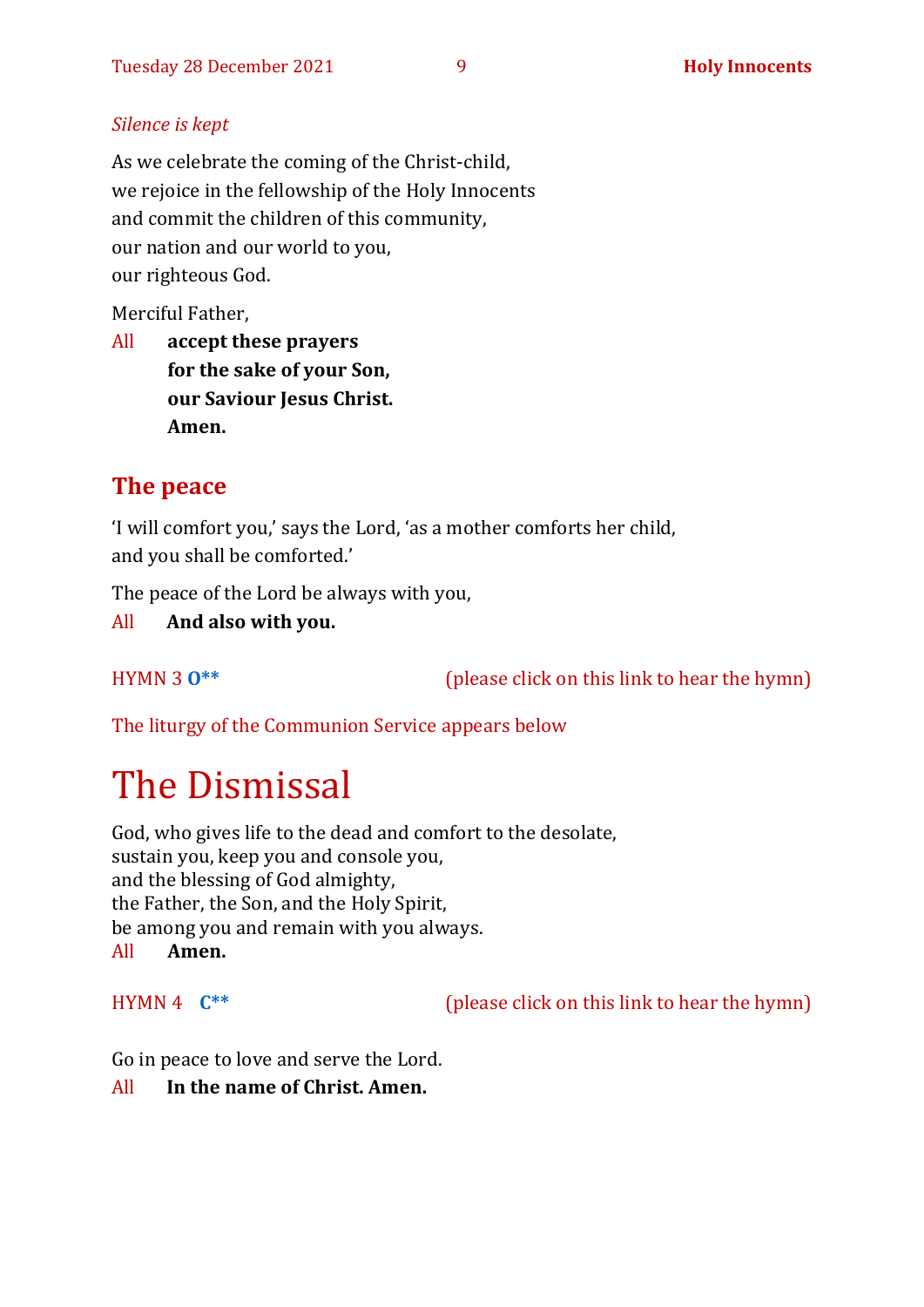## The Liturgy of the Sacrament

#### Eucharistic Prayer (prayer E)

The Lord be with you

#### All **and also with you.**

Lift up your hearts.

#### All **We lift them to the Lord.**

Let us give thanks to the Lord our God.

#### All **It is right to give thanks and praise.**

All glory and honour be yours always and everywhere,

mighty creator, ever-living God,

through Jesus Christ our Lord.

In love for our fallen human race,

you sent your Son into the world to lighten our darkness.

In his life he rejoiced in the innocence and beauty of children;

in his death he carried in his body the violence and cruelty of our world; in his resurrection

he brought life and salvation to his people

and began the new creation.

As our ascended and merciful high priest,

he hears our cries and knows our grief;

and will come as universal Lord to whom all must give account.

Therefore with all the angels of heaven

we lift our voices to proclaim the glory of your name

and sing our joyful hymn of praise:

All **Holy, holy, holy Lord, God of power and might, heaven and earth are full of your glory. Hosanna in the highest. Blessed is he who comes in the name of the Lord. Hosanna in the highest.**

We praise and bless you, loving Father, through Jesus Christ, our Lord; and as we obey his command, send your Holy Spirit, that broken bread and wine outpoured may be for us the body and blood of your dear Son.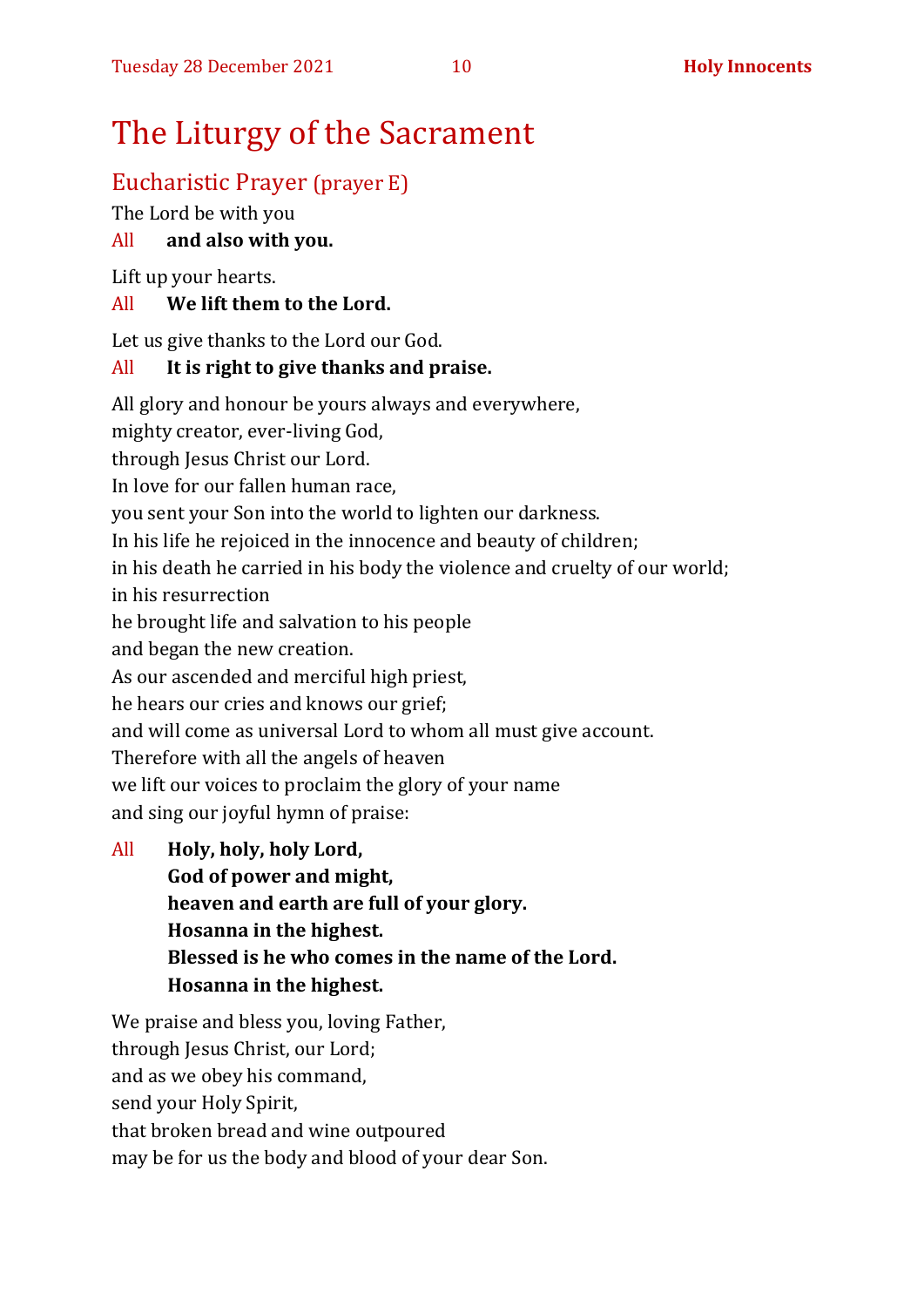On the night before he died he had supper with his friends and, taking bread, he praised you. He broke the bread, gave it to them and said: Take, eat; this is my body which is given for you; do this in remembrance of me.

When supper was ended he took the cup of wine. Again he praised you, gave it to them and said: Drink this, all of you; this is my blood of the new covenant, which is shed for you and for many for the forgiveness of sins. Do this, as often as you drink it, in remembrance of me.

So, Father, we remember all that Jesus did, in him we plead with confidence his sacrifice made once for all upon the cross.

Bringing before you the bread of life and cup of salvation, we proclaim his death and resurrection until he comes in glory.

Great is the mystery of faith:

All **Christ has died. Christ is risen. Christ will come again.**

Lord of all life, help us to work together for that day when your kingdom comes and justice and mercy will be seen in all the earth.

Look with favour on your people, gather us in your loving arms and bring us with the Holy Innocents and all the saints to feast at your table in heaven.

Through Christ, and with Christ, and in Christ, in the unity of the Holy Spirit, all honour and glory are yours, O loving Father, for ever and ever.

All **Amen.**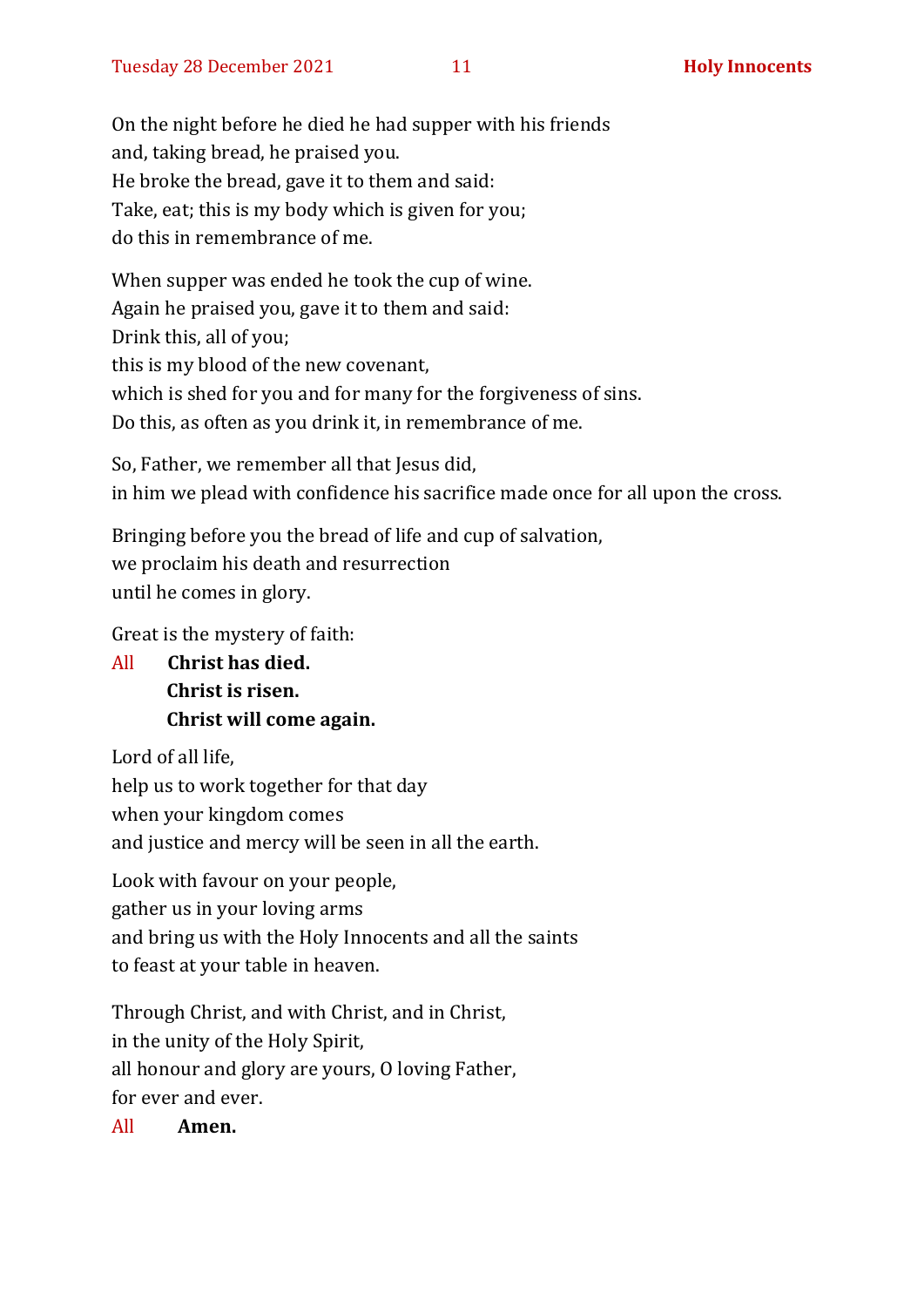#### The Lord's Prayer

As our Saviour taught us, so we pray

All **Our Father in heaven, hallowed be your name, your kingdom come, your will be done, on earth as in heaven. Give us today our daily bread. Forgive us our sins as we forgive those who sin against us. Lead us not into temptation but deliver us from evil. For the kingdom, the power,** 

**and the glory are yours now and for ever. Amen.**

#### Breaking of the Bread

We break this bread to share in the body of Christ.

- All **Though we are many, we are one body, because we all share in one bread.**
- All **Lamb of God,**

**you take away the sin of the world, have mercy on us.**

**Lamb of God, you take away the sin of the world, have mercy on us.**

**Lamb of God, you take away the sin of the world, grant us peace.**

Draw near with faith. Receive the body of our Lord Jesus Christ which he gave for you, and his blood which he shed for you. Eat and drink in remembrance that he died for you, and feed on him in your hearts by faith with thanksgiving.